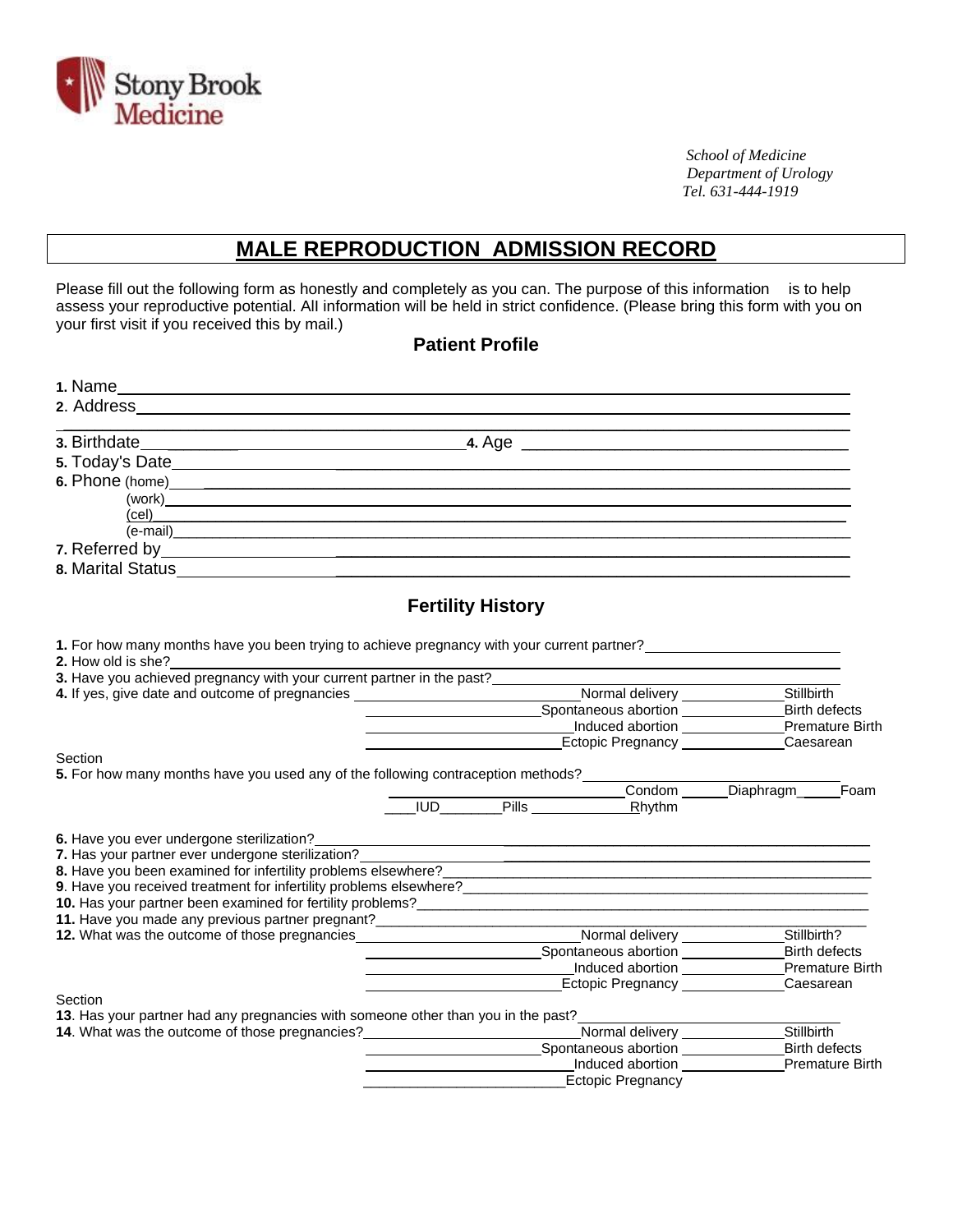### **Sexual History**

| 1. Rate your level of sexual desire _________High ____________________Moderate __________Slight __________None                                                                                                                         |  |                                                 |      |  |
|----------------------------------------------------------------------------------------------------------------------------------------------------------------------------------------------------------------------------------------|--|-------------------------------------------------|------|--|
| 2. How many times each week do you have sexual intercourse?                                                                                                                                                                            |  |                                                 |      |  |
| 3. Do you experience ejaculation during sexual intercourse?                                                                                                                                                                            |  |                                                 |      |  |
| 4. Do you ejaculate into your partner's vagina?                                                                                                                                                                                        |  |                                                 |      |  |
| 5. Does semen leak out of your partner's vagina after intercourse?_______                                                                                                                                                              |  |                                                 |      |  |
|                                                                                                                                                                                                                                        |  |                                                 |      |  |
| 7. How often do you masturbate, weekly?                                                                                                                                                                                                |  |                                                 |      |  |
| 8. Do you obtain an erection easily?<br><u>Letter and the set of the set of the set of the set of the set of the set of the set of the set of the set of the set of the set of the set of the set of the set of the set of the set</u> |  |                                                 |      |  |
| 9. Do you often have erections in the morning?                                                                                                                                                                                         |  |                                                 |      |  |
| 10. Are you aware of erections in the morning?                                                                                                                                                                                         |  |                                                 |      |  |
| 11. Do you maintain your erections sufficiently for intercourse?                                                                                                                                                                       |  |                                                 |      |  |
|                                                                                                                                                                                                                                        |  |                                                 |      |  |
| 12. Have you ever ejaculated through a flaccid (soft) penis?<br>13. Do you ever ejaculate prior to penetration for intercourse (premature ejaculation)?                                                                                |  |                                                 |      |  |
| 14. About how long does intercourse last before you ejaculate?                                                                                                                                                                         |  |                                                 |      |  |
| 15. Is intercourse ever painful for your partner?                                                                                                                                                                                      |  |                                                 |      |  |
| 17. Is her vagina ever so tight that you can't penetrate?                                                                                                                                                                              |  |                                                 |      |  |
| 18. Does she usually reach orgasm?                                                                                                                                                                                                     |  |                                                 |      |  |
|                                                                                                                                                                                                                                        |  |                                                 |      |  |
| 20. Or through other sexual activity?                                                                                                                                                                                                  |  |                                                 |      |  |
| 21. Does her response in any way affect your sexual performance?                                                                                                                                                                       |  |                                                 |      |  |
| 22. Do you use any form of lubrication for intercourse?<br><u> </u>                                                                                                                                                                    |  |                                                 |      |  |
|                                                                                                                                                                                                                                        |  |                                                 |      |  |
| 24. Does your partner ever swallow your semen?                                                                                                                                                                                         |  |                                                 |      |  |
| 25. Is your partner subject to vaginal infections?<br><u> </u>                                                                                                                                                                         |  |                                                 |      |  |
| 26. Does your partner douche immediately after intercourse?________________                                                                                                                                                            |  |                                                 |      |  |
| 27. Rate your partner's sexual desire: ______High____________Moderate _______________Slight_________                                                                                                                                   |  |                                                 | None |  |
| 28. Are your partner's menstrual periods regular?                                                                                                                                                                                      |  |                                                 |      |  |
| 29. Has your partner ever had any of the following illnesses? _____Herpes ______Pelvic inflammatory disease                                                                                                                            |  |                                                 |      |  |
|                                                                                                                                                                                                                                        |  | Venereal disease _______Gonorrhea               |      |  |
|                                                                                                                                                                                                                                        |  | Non-specific urethritis _______________Syphilis |      |  |
| 30. Has your partner had abdominal surgery?                                                                                                                                                                                            |  |                                                 |      |  |
| 31. Do you have intercourse every other day during ovulation?                                                                                                                                                                          |  |                                                 |      |  |
|                                                                                                                                                                                                                                        |  |                                                 |      |  |
| 33. Do you have a satisfactory marital adjustment? And the same control of the same control of the same control of the same control of the same control of the same control of the same control of the same control of the sam         |  |                                                 |      |  |
|                                                                                                                                                                                                                                        |  |                                                 |      |  |

#### **General Medical History**

1. Have you ever had any of the following illnesses? Allergies

| Allergies                   |                        |                 |
|-----------------------------|------------------------|-----------------|
| Arthritis                   | Bowel disorders        |                 |
| Cancer                      |                        |                 |
| Change in body appearance   |                        |                 |
| Change in Facial appearance |                        |                 |
| Color blindness             | Deafness               | <b>Diabetes</b> |
| Heart problems              | <b>Hepatitis</b>       |                 |
| Liver disease               | Lung/breathing problem |                 |
|                             |                        |                 |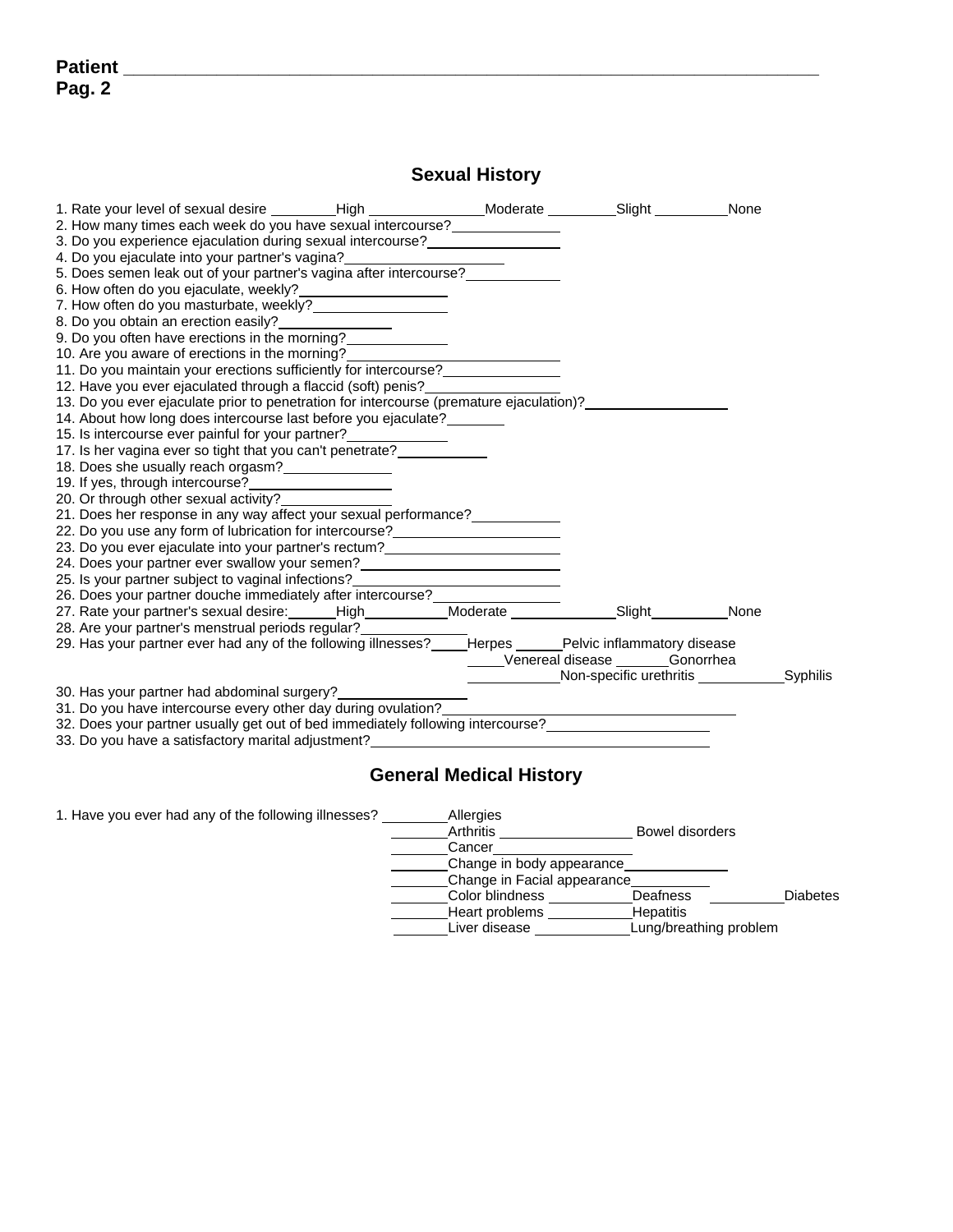| $D - 1$<br>Рит<br>. |  |  |
|---------------------|--|--|
| Pag. $3$<br>.       |  |  |

# **Urological History**

|                                                                                                                                                                                                                                                                                                                |             |                       |                                                                                  | a venereal infection ______ non-specific urethritis                   |  |
|----------------------------------------------------------------------------------------------------------------------------------------------------------------------------------------------------------------------------------------------------------------------------------------------------------------|-------------|-----------------------|----------------------------------------------------------------------------------|-----------------------------------------------------------------------|--|
|                                                                                                                                                                                                                                                                                                                |             |                       | _gonorrhea _______syphilis ____________herpes                                    |                                                                       |  |
| 2. Have you ever had a white, green, yellow discharge from the end of the penis?                                                                                                                                                                                                                               |             |                       |                                                                                  |                                                                       |  |
| 3. Have you ever had a urinary tract infection?<br><u> and a set of the contract infection</u><br>4. Have you had a fever in the past 3 months?<br><u>Letter and the subsequence</u> with the past 3 months?<br>1. Have you had a fever in the past 3 months?<br>1. Have you had a fever in the past 3 months? |             |                       |                                                                                  |                                                                       |  |
| 5. Have you ever had blood in your semen?<br><u> </u>                                                                                                                                                                                                                                                          |             |                       |                                                                                  |                                                                       |  |
| 6. Have you ever had pain in your scrotum/testicles?<br><u>Case of the set of the set of the set of the set of the set of the set of the set of the set of the set of the set of the set of the set of the set of the set of the s</u>                                                                         |             |                       |                                                                                  |                                                                       |  |
| 7. Were both testicles descended at birth?                                                                                                                                                                                                                                                                     |             |                       |                                                                                  |                                                                       |  |
| 8. Have you ever had any injury to your testicles or penis?                                                                                                                                                                                                                                                    |             |                       |                                                                                  |                                                                       |  |
| 9. Have you ever had mumps?                                                                                                                                                                                                                                                                                    |             |                       |                                                                                  |                                                                       |  |
| 10. If yes, did it affect your testicles?                                                                                                                                                                                                                                                                      |             |                       |                                                                                  |                                                                       |  |
|                                                                                                                                                                                                                                                                                                                |             |                       |                                                                                  | Abdominal surgery _______Testicular surgery                           |  |
|                                                                                                                                                                                                                                                                                                                |             |                       |                                                                                  | LASSEN Circumcision LASSEN MARGIN Penial surgery                      |  |
|                                                                                                                                                                                                                                                                                                                |             |                       | Other surgeries                                                                  |                                                                       |  |
|                                                                                                                                                                                                                                                                                                                |             |                       |                                                                                  |                                                                       |  |
|                                                                                                                                                                                                                                                                                                                |             |                       | <b>Endrocrine History</b>                                                        |                                                                       |  |
|                                                                                                                                                                                                                                                                                                                |             |                       |                                                                                  |                                                                       |  |
| 1.Do you have or ever had: Difficulty smelling ______________Headaches _______Visual problems<br>Enlarging hands and feet _________Perspiration/sweating problems                                                                                                                                              |             |                       |                                                                                  |                                                                       |  |
|                                                                                                                                                                                                                                                                                                                |             |                       |                                                                                  |                                                                       |  |
|                                                                                                                                                                                                                                                                                                                |             |                       |                                                                                  | Changing skin color _______Frequent episodes of lightheadedness/dizzy |  |
| 2. Do you have a general sense of well-being?_                                                                                                                                                                                                                                                                 |             | Growth problems       |                                                                                  |                                                                       |  |
| 3. Do you notice a recent change in your energy level?                                                                                                                                                                                                                                                         |             |                       |                                                                                  |                                                                       |  |
| 4. Do you have mood swings?                                                                                                                                                                                                                                                                                    |             |                       |                                                                                  |                                                                       |  |
|                                                                                                                                                                                                                                                                                                                |             |                       |                                                                                  |                                                                       |  |
| 6. At what age where you when you first shaved?                                                                                                                                                                                                                                                                |             |                       |                                                                                  |                                                                       |  |
| 7. How often do you have to shave? _______Twice a day _____Every two days ________Once a day ___________Twice a week                                                                                                                                                                                           | Any changes |                       |                                                                                  |                                                                       |  |
| 8. How does your beard compare to, the men in your family: __________Same ____________________Sparser_Heavier                                                                                                                                                                                                  |             |                       |                                                                                  |                                                                       |  |
|                                                                                                                                                                                                                                                                                                                |             |                       |                                                                                  |                                                                       |  |
|                                                                                                                                                                                                                                                                                                                |             |                       | <b>Occupational History</b>                                                      |                                                                       |  |
| 1. What is your present occupation?<br><u> and</u> the state of the state of the state of the state of the state of the state of the state of the state of the state of the state of the state of the state of the state of the state                                                                          |             |                       |                                                                                  |                                                                       |  |
| 2. Past occupations experience of the state of the state of the state of the state of the state of the state of the state of the state of the state of the state of the state of the state of the state of the state of the st                                                                                 |             |                       |                                                                                  |                                                                       |  |
| 3. Is your occupation stressful?                                                                                                                                                                                                                                                                               |             |                       | <u> 1989 - Johann Barn, fransk politik (d. 1989)</u>                             |                                                                       |  |
| 4. Do you need to meet rigid deadlines or time schedules?                                                                                                                                                                                                                                                      |             |                       |                                                                                  |                                                                       |  |
| 5. Do you frequently travel?<br>6. Do you fall asleep easily?                                                                                                                                                                                                                                                  |             |                       |                                                                                  |                                                                       |  |
| 7. Do you wake up early?                                                                                                                                                                                                                                                                                       |             |                       |                                                                                  |                                                                       |  |
| 8. Have you been exposed to any of the following: Prolonged heat Radiation Pesticides                                                                                                                                                                                                                          |             |                       |                                                                                  |                                                                       |  |
|                                                                                                                                                                                                                                                                                                                |             |                       |                                                                                  | Agent Orange _____ Industrial solvents __________ Dyes                |  |
|                                                                                                                                                                                                                                                                                                                |             | Heavy metals Plastics |                                                                                  |                                                                       |  |
| 9. Are you taking or have taken any of the following medications: _______Allopurinol _____Antidepressants                                                                                                                                                                                                      |             |                       |                                                                                  |                                                                       |  |
|                                                                                                                                                                                                                                                                                                                |             |                       | Antihistamine Antihypertensive drugs<br>Antiparasite agents Antipsychotic agents |                                                                       |  |
|                                                                                                                                                                                                                                                                                                                |             |                       | Aspirin Barbiturates Chemotherapy                                                |                                                                       |  |
|                                                                                                                                                                                                                                                                                                                |             | Cholestyramine        | Clofibrate                                                                       | Digitalis                                                             |  |
|                                                                                                                                                                                                                                                                                                                |             | Dilantin - Diuretics  |                                                                                  | Hormones(estrogen,                                                    |  |
|                                                                                                                                                                                                                                                                                                                |             |                       |                                                                                  | testosterone, thyroid, etc.)                                          |  |
|                                                                                                                                                                                                                                                                                                                |             | Immunosuppressants    |                                                                                  | Insulin_____Nicotinic acid                                            |  |
|                                                                                                                                                                                                                                                                                                                |             |                       |                                                                                  | Norpace Penicillin ______Streptomycin _________ Sulfa drug            |  |
|                                                                                                                                                                                                                                                                                                                |             |                       | Tagament______Tetracycline_____Tranquilizers<br>Other, please explain:           |                                                                       |  |
|                                                                                                                                                                                                                                                                                                                |             |                       |                                                                                  |                                                                       |  |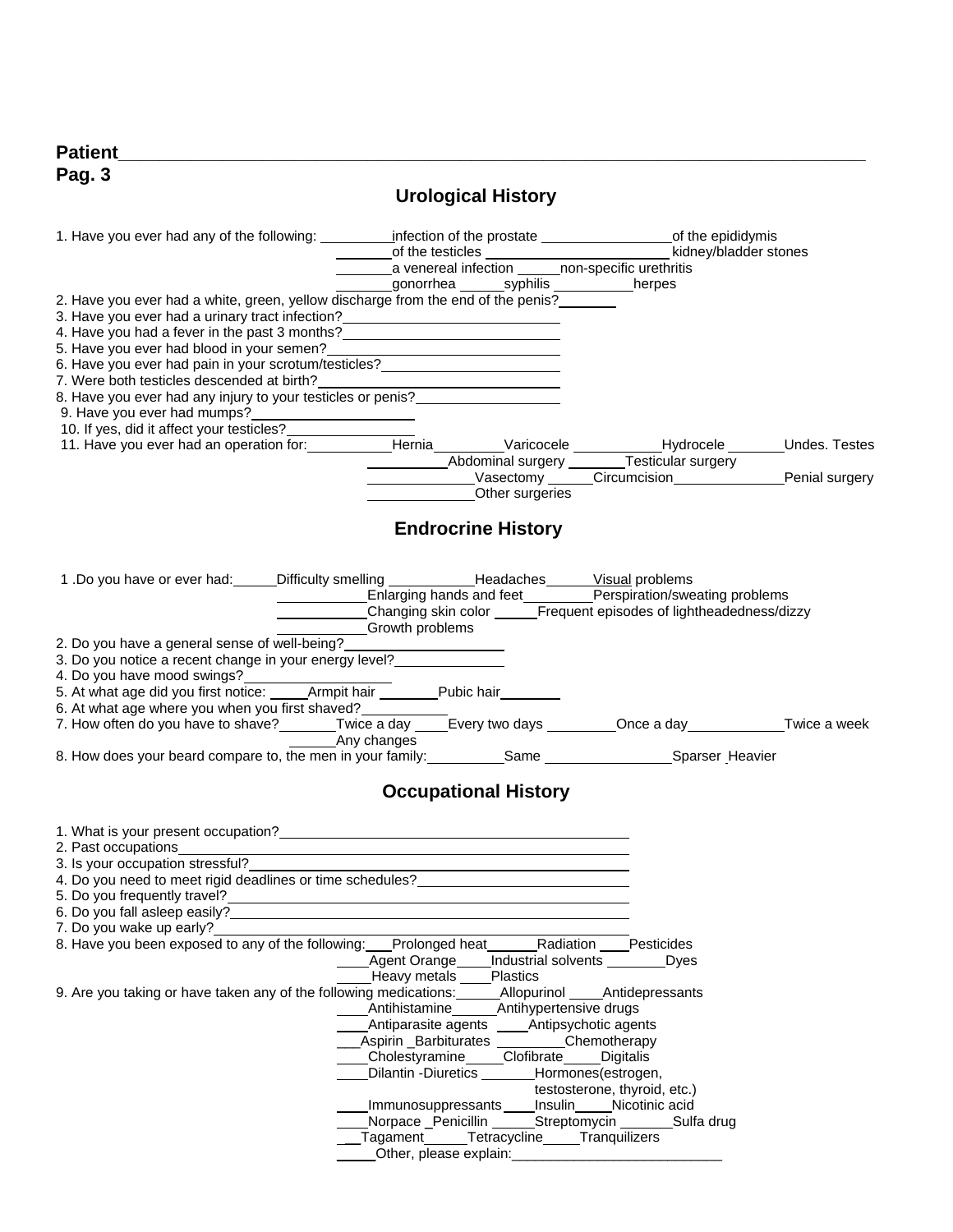# **Social History**

| 2. How many cigarettes do you have each day?<br><u> and the manus control of the secondary control of the second of the second of the second of the second of the second of the second of the second of the second of the second o</u> |
|----------------------------------------------------------------------------------------------------------------------------------------------------------------------------------------------------------------------------------------|
| 3. Do you smoke marijuana? How much each day?<br>Sand Do you smoke marijuana? How much each day?<br>Sand Day 2. The manus and the manus and the manus and the manus and the manus and the manus and the manus and                      |
|                                                                                                                                                                                                                                        |
|                                                                                                                                                                                                                                        |
| 6. Do you use any of the following subs6ces: Cocaine LSD ________ Amphetamines                                                                                                                                                         |
| ______________Quaalude___Angel dust ______Heroin______Methadone                                                                                                                                                                        |
| 7. Do you take long hot baths/sauna?                                                                                                                                                                                                   |
| 8. Do you use laptop computer in a laptop position?_____________ How many years? _________ How many hours a<br>day/week?___________________                                                                                            |
| <b>Family History</b>                                                                                                                                                                                                                  |
| I. Was your mother ever given diethylstilbestrol (DES)?                                                                                                                                                                                |
| 2. How many sisters do you have?                                                                                                                                                                                                       |
| 3. Give the number of children of each of your sisters: Sister(#1) ________Sister(#2) _________Sister(#3)                                                                                                                              |
| $Sister(\#4)$                                                                                                                                                                                                                          |
|                                                                                                                                                                                                                                        |
| 5. Give the number of children of each of your brothers: _____Brother(#1) _______Brother(#2)                                                                                                                                           |
| $\angle$ Brother(#3) $\angle$ Brother(#4)                                                                                                                                                                                              |
| 6. Does anyone in your family have any of the following diseases or conditions?:<br><b>Birth defects</b>                                                                                                                               |
| Bowel disorder - Cancer Cystic disease                                                                                                                                                                                                 |
| Diabetes - Extra fingers/toes                                                                                                                                                                                                          |
| Heart disease ___ High blood pressure                                                                                                                                                                                                  |
| Hormone problems________Kidney disease                                                                                                                                                                                                 |
| Lung disease____Poor sense of smell                                                                                                                                                                                                    |
| Tuberculosis<br><b>Ulcers</b>                                                                                                                                                                                                          |